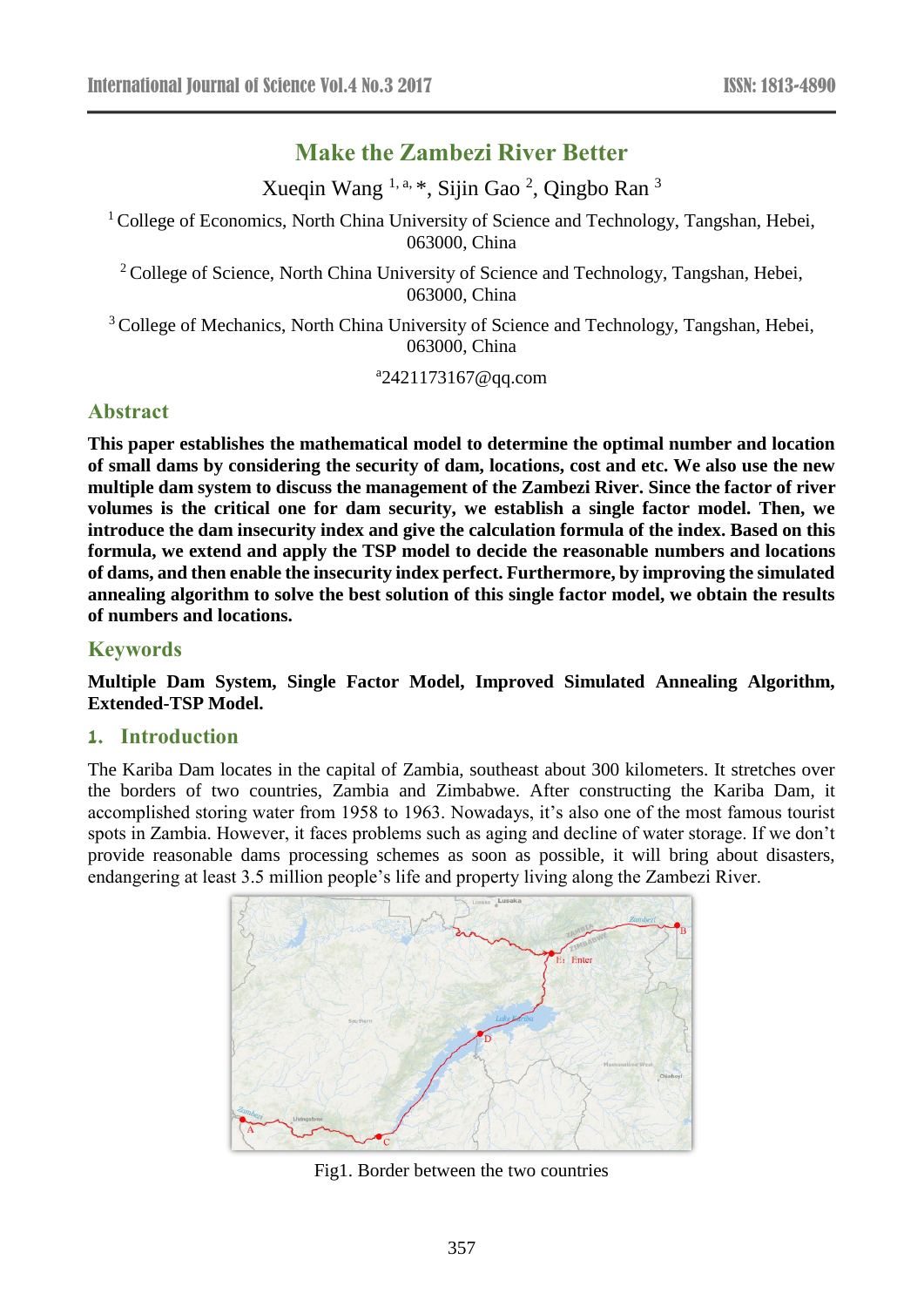### **2. Single Factor Model**

From the perspective of building dam safely, we build our model under the circumstances that only water flow is considered<sup>[1]</sup>. Given that Lake Kariba is along the border between Zambia and Zimbabwe and serve for these two countries. Therefore, the location of small dams should be located in the waters near the border of these two countries. As is shown in Fig1, the border begin in Point A(25.621191,-17.792115) and end in Point B(30.421825,-15.621191). The water flow in Point A is  $Q_A$  = 1749 billion cubic meters. Since the tributary affect the water flow much more, we consider Kafue River, the main tributary of A and B.

We introduce  $\rho$  as insecurity degree of index to describe the safety degree of dams. The less  $\rho$  is, the safer the dam is.  $\rho$  is mainly decided by the water storage of the dams and the level of threat to the downstream. Here is how we conclude  $\rho$ .

#### *Step1:* Water storage of dam

When the dam building is of good quality, whether the dam is safe or not is decided by the amount of water it reserves. The less the amount of water is , the more dangerous the dam is. When the total amount is fixed, the further the distance is, the more water the next dam reserves. As is shown in Fig1, without thinking about the water flow of tributary, when the water flow is fixed in river entrance A, the reservoir storage q of dams which built in front of E is calculate as follows:

$$
q_n = Q_A \times \frac{l_n}{L} \qquad \sum_{i=1}^n l_i \le L_1 \tag{1}
$$

Where:

*n l* represents the distance of the No.i dam and the No.i-1 dam.

*L* is the distance between A and B.  $L = 797 km$ .

 $L_1$  represents the distance between E and A.  $L_1 = 557$  km.

And then, we think about that the first dam should be build behind  $E$ , and the $q$ , the reservoir storage of the dam consists of two parts.  $Q_B$  represents the water flow of tributary, and  $Q_B = 74$  billion cubic meters. Here is how we calculate it:

$$
q_n = Q_A \times \frac{\left(L_1 - \sum_{i=1}^{n-1} l_i\right)}{L} + \left(\sum_{i=1}^{n} l_i - L_1\right) \times \left(Q_A + Q_B\right) \tag{2}
$$

As for the second dam and others built behind point E, the reservoir storage q is calculated as follows:

$$
q_n = (Q_A + Q_B) \times \frac{l_n}{L} \qquad \sum_{i=1}^{n-1} l_i > L_1 \tag{3}
$$

Therefore, the reservoir storage  $q<sub>n</sub>$  is calculated as follows:

$$
q_{n} = \begin{cases} Q_{A} \times \frac{l_{n}}{L} & \sum_{i=1}^{n} l_{i} \leq L_{1} \\ Q_{A} \times \frac{\left(L_{1} - \sum_{i=1}^{n-1} l_{i}\right)}{L} + \left(\sum_{i=1}^{n} l_{i} - L_{1}\right) \times \left(Q_{A} + Q_{B}\right) & \sum_{i=1}^{n-1} l_{i} < L_{1} \leq \sum_{i=1}^{n} l_{i} \\ (Q_{A} + Q_{B}) \times \frac{l_{n}}{L} & \sum_{i=1}^{n-1} l_{i} > L_{1} \end{cases} \tag{4}
$$

Where:

*n l* represents the distance of the ith dam and the i-1th dam.

*L* represents the distances of A and B.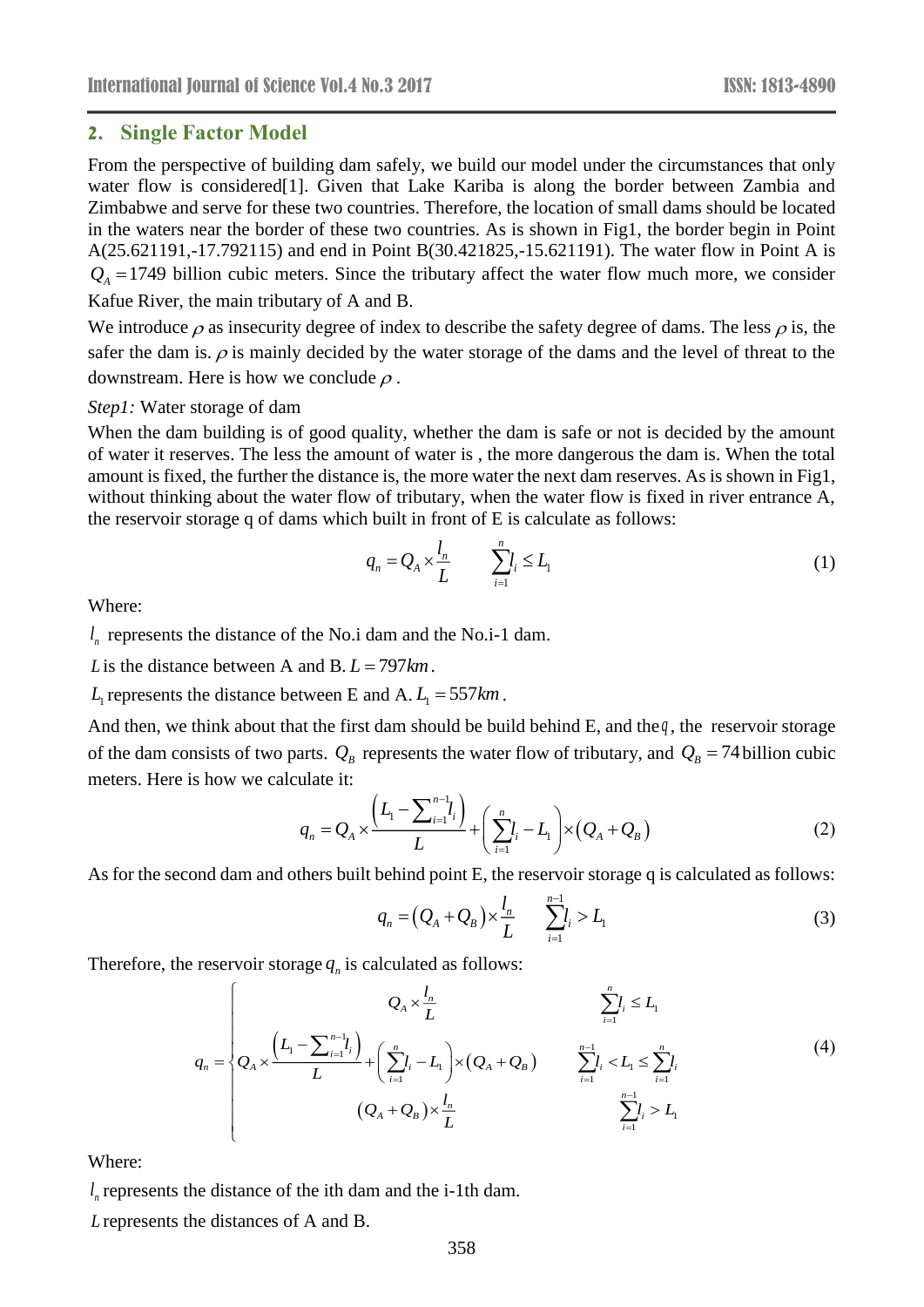$L<sub>r</sub>$  represents the distances of E and A.

 $Q_B$  represents the water flow of the tributary.

*Step2:* The level of threat to the downstream

The level of threat to the downstream C mainly decided by the dam's location. As is shown in Fig1, suppose that there are two dams in C and D respectively, if the dam in D damaged, not only will it threat the dams behind D, but also it will threat the dam between C and D. Therefore, the closer the dam is to A, the much it threats and vice versa. So the level of threat C is positively related to the distance between B and the dam. We can represent it approximately as follows:

$$
c_n = \mathcal{L} - \sum_{i=1}^n l_i \tag{5}
$$

*Step3*: The calculation of insecurity degree  $\rho$ 

Given that the dam's reservoir storage *q* has a different unit with the level of threat to the downstream *c* , we can't compute them directly. So non dimensional treatment are produced in analysis process:

$$
a_n = \frac{q_n - \min(q_n)}{\max(q_n) - \min(q_n)}
$$

$$
b_n = \frac{c_n - \min(c_n)}{\max(c_n) - \min(c_n)}
$$

The two dimensional variable has nearly the same influence to  $\rho$ , and they are both in proportion to  $\rho$ . So we can calculate  $\rho$  :

$$
\rho_n = a_n + b_n \tag{6}
$$

## **2.1 Extended-TSP Model**

We reform and extend the original TSP Model, to cope with the number and location of dams preliminary. The TSP Model is the Travelling salesman problem. The TSP Model is a basically line problem, as well as one of the most famous questions of Mathematics. The question is: Given a list of cities and the distances between each pair of cities, what is the shortest possible route that visits each city exactly once and returns to the origin city.The goal of selecting the route is to find the shortest possible route.

K dams are considered as  $k$  cities; Every  $\rho$  relating to its dam is considered as the distance between cities. If the  $\rho$  of one dam is higher, the distance of it should be further. Therefore, finding the minimum  $\rho$  of every dams equals to finding the shortest possible route[2].

We consider finding the locations as TSP problem:

$$
\rho = \min \sum \rho_n = \min \sum (a_n + b_n) \tag{7}
$$

We can find the locations of little dams through solving the TSP problem.

#### **2.2 Improved Simulated Annealing Algorithm**

*L*<sub>1</sub> represents the distances of E and A.<br> *C<sub>8</sub>* represents the water flow of the tributary.<br> *C<sub>8</sub>* represents the water flow of the downstream<br>
The level of threat to the downstream C mainly decision<br>
ETRE level of t Simulated annealing (SA) is a [probabilistic](https://en.wikipedia.org/wiki/Probabilistic_algorithm) technique for approximating the [global optimum](https://en.wikipedia.org/wiki/Global_optimum) of a given [function.](https://en.wikipedia.org/wiki/Function_(mathematics)) Specifically, it is a [metaheuristic](https://en.wikipedia.org/wiki/Metaheuristic) to approximate [global optimization](https://en.wikipedia.org/wiki/Global_optimization) in a large [search](https://en.wikipedia.org/wiki/Mathematical_optimization#Optimization_problems)  [space.](https://en.wikipedia.org/wiki/Mathematical_optimization#Optimization_problems) It is often used when the search space is discrete (e.g., all tours that visit a given set of cities). For problems where finding an approximate global optimum is more important than finding a precise local optimum in a fixed amount of time, simulated annealing may be preferable to alternatives such as [gradient descent\[](https://en.wikipedia.org/wiki/Gradient_descent)3].

Metropolis and his colleagues simulated the process of a material reaching thermal equilibrium at a in the constant problem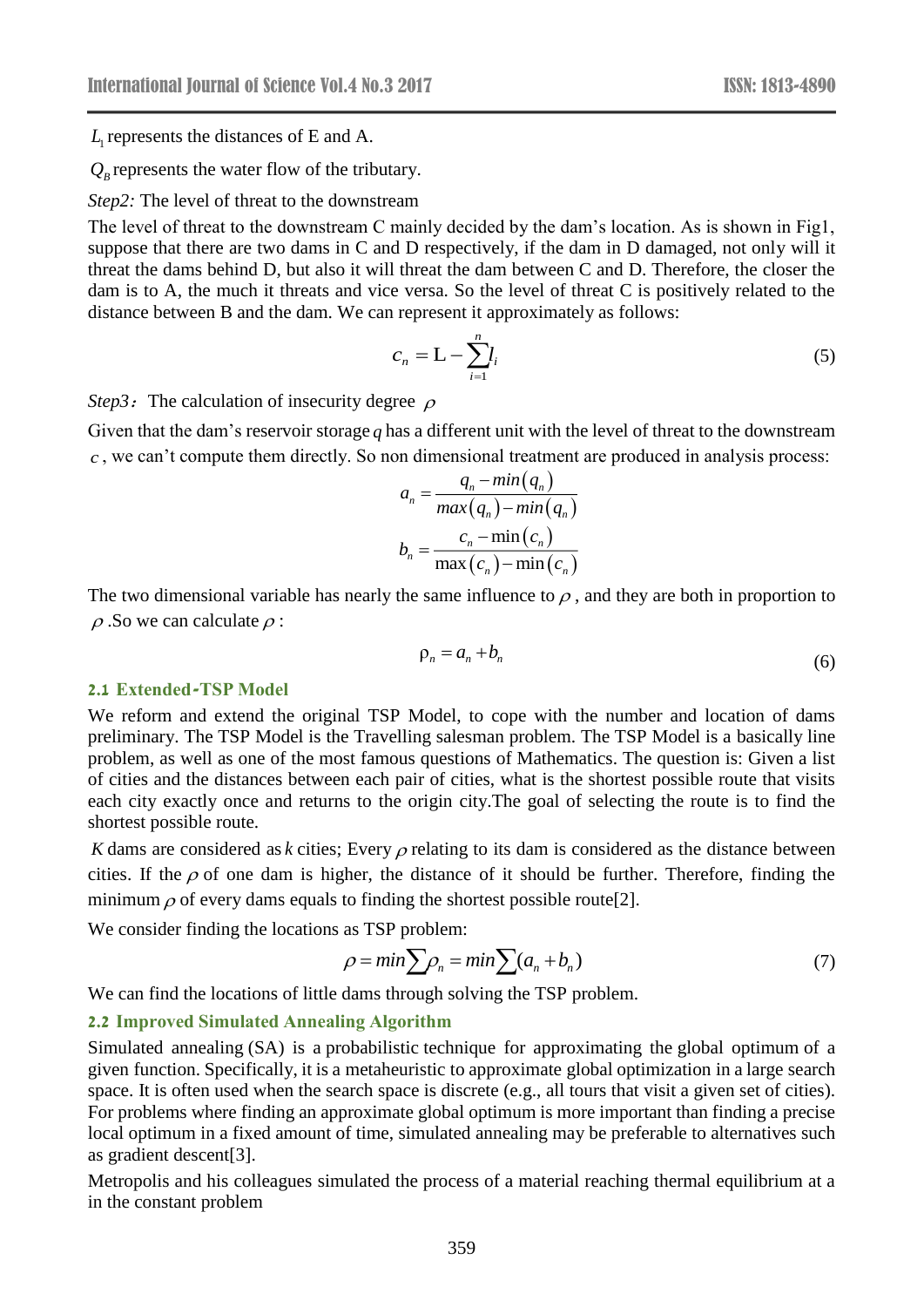$$
\Delta f = f(x(t + \Delta t)) - f(x) \le 0(\Delta t \ge 0)
$$
\n(8)

 $\Delta f = f(x(t + \Delta t)) - f(x) \leq 0(\Delta t \geq 0)$ <br>
(8)<br>
therwise, we accept the condition at the probability  $p(\Delta f) = e^{-\Delta t/T}$ <br>
e and it descend as tincreases, which equals to the temperature of<br>
tion of this simulation question is likely t We accept the new condition. Otherwise, we accept the condition at the probability  $p(\Delta f) = e^{-\Delta f/T}$ .  $T = T(t)$  is a parametric variable and it descend as t increases, which equals to the temperature of annealing process [4]. The solution of this simulation question is likely to an physical annealing process, so we choose Metropolis algorithm. Controlling the cooling process appropriately to reach simulated annealing and get the optimized results, which is called simulated annealing [5] We optimize that method and attain the result [6]. Here are what we operate:

Initial solution emerges:

$$
x_n = L \times \text{rand}(1) \tag{9}
$$

We use this formula to create a series of initial solutions.

In this formula rand () represents random numbers between 0-1 created by computer.

Improvement of the formula

In Simulated Annealing, a normal method is selecting one coordinate  $x_i$  randomly in a matrix x firstly,

then creating new solutions by operating  $x_i$ . But that method is not suitable for our model. So we improve it.

To explain the process of improvement better, we introduce the selected probability. The selected probability is calculated as follows:

$$
Q_{nmin} = \frac{\sum_{i=1}^{n-1} (\rho_i)}{\sum (\rho_i)}
$$
 (10)

$$
Q_{\max} = \frac{\sum_{i=1}^{n} (\rho_i)}{\sum (\rho_i)}
$$
(11)

Where:

 $Q_n$  represents the range of probability of the *i* th little dam

*Qmin* is the lower boundary

*Qmax* is the upper boundary.

Then, a random number between 0 and 1, r, is created:

If  $Q_{min} < r \leq Q_{max}$ ,  $x_1$  is selected;

If  $Q_{mmin} < r \leq Q_{m,max}$ ,  $x_m$  is selected[7].

Eventually, we operate  $x_m$  as follows:

$$
x_m = x_m \times \text{StepFactor} \times L \times \text{rand} \tag{12}
$$

In the formula, StepFactor is step length to control the changing rate of new solutions. We set StepFactor=0.2.

Judge whether new solutions are qualified

Judge whether new solutions satisfy constraint condition. If so, execute next step; if not ,repeat it.

Judge whether replace current solution

Compute the objective function value  $f_1$  of new solution. If  $f_1 < f_0$ , replace current solution  $x_0$  with new solution  $x_1$ . Otherwise decide if accept new solutions by the proportion  $e^{-\Delta t/T}$ .

Compute the objective function value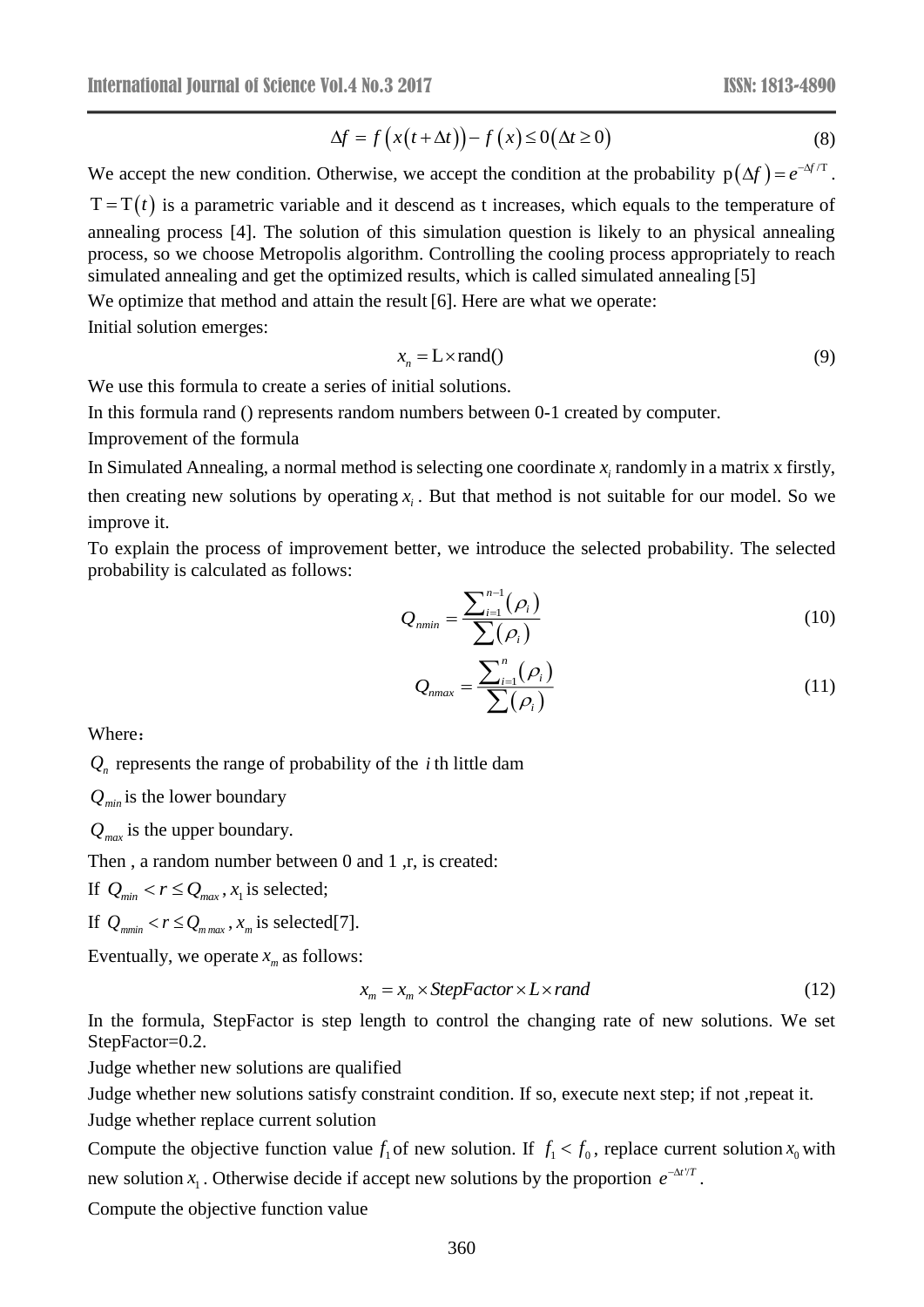Compute the objective function value of current solution  $x_0$ . If it is within the tolerance, then the formula comes to an end and output the current solution; if not, repeat it and lower the temperature until reach a suitable solution[8].

Above all, the Simulated annealing optimization algorithm flowchart is shown as follows:



Fig2. Simulated annealing optimization algorithm flowchart

# **2.3 Model Results**

We get the results by Matlab programing. Through analyzing the result, we found that the results remain consistent in the range that the error allows every time we run the program. Accordingly, from a side view, it proves that there is a multiple dam system that makes a minimum  $\rho$ .

Base on that, after removing the best geographical location, we get the second-best geographical location after we run the program again. And so on, we get 20 practicable geographical locations listed as followed:

| Number         | Distance | Longitude(E) | Lattice(S) | Number | Distance | Longitude(E) | Lattice(S) |
|----------------|----------|--------------|------------|--------|----------|--------------|------------|
|                | 571.3    | 28.85        | $-16.07$   | 11     | 423.71   | 28.11        | $-16.83$   |
| 2              | 671.1    | 29.29        | $-15.74$   | 12     | 459.63   | 28.38        | $-16.67$   |
| 3              | 695.5    | 29.90        | $-15.62$   | 13     | 398.17   | 27.91        | $-16.92$   |
| $\overline{4}$ | 721.7    | 30.16        | $-15.61$   | 14     | 334.35   | 27.57        | $-17.39$   |
| 5              | 625.5    | 29.68        | $-15.64$   | 15     | 356.71   | 27.65        | $-17.21$   |
| 6              | 555.7    | 28.89        | $-15.64$   | 16     | 276.34   | 27.19        | $-17.74$   |
| $\tau$         | 707.5    | 30.00        | $-15.63$   | 17     | 210.61   | 26.74        | $-18.02$   |
| 8              | 519.4    | 28.84        | $-16.39$   | 18     | 122.71   | 26.08        | $-17.93$   |
| 9              | 493.4    | 28.70        | $-16.55$   | 19     | 103.91   | 25.98        | $-17.99$   |
| 10             | 471.6    | 28.50        | $-16.62$   | 20     | 76.47    | 25.85        | $-17.92$   |

| Table1. Best location-related data |
|------------------------------------|
|                                    |